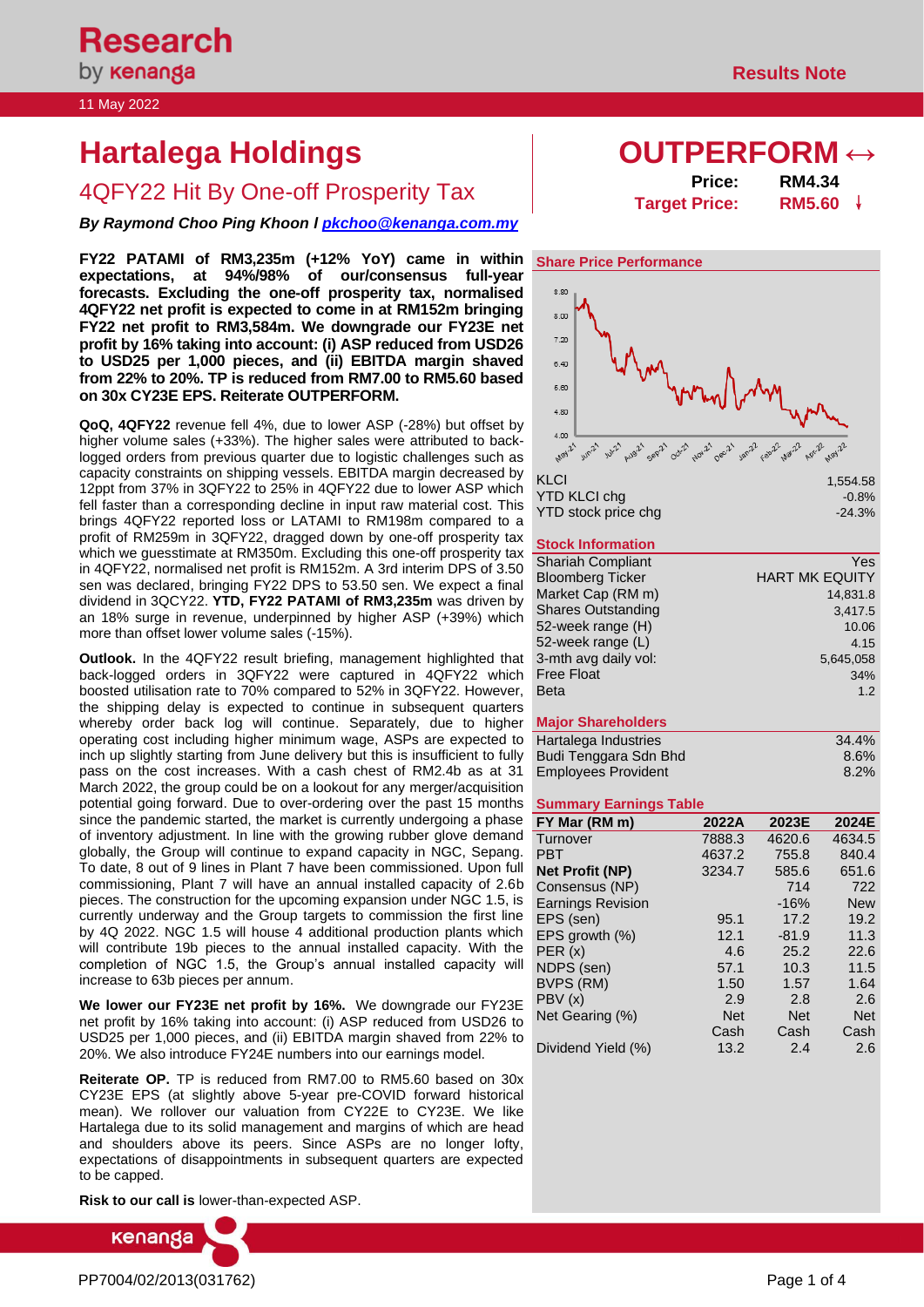|                        | 4Q          | 3Q          | QoQ     | 4Q          | YoY     | 12M         | 12M         | YoY  |
|------------------------|-------------|-------------|---------|-------------|---------|-------------|-------------|------|
| FY Mar (RM m)          | <b>FY22</b> | <b>FY22</b> | Chg%    | <b>FY21</b> | Chg%    | <b>FY21</b> | <b>FY22</b> | Chg% |
| Turnover               | 968.7       | 1,005.4     | (3.7)   | 2,307.5     | (58.0)  | 6,703.5     | 7,888.3     | 17.7 |
| <b>EBITDA</b>          | 246.2       | 369.2       | (33.3)  | 1,605.1     | (84.7)  | 3,942.2     | 4,722.3     | 19.8 |
| <b>PBT</b>             | 218.4       | 352.3       | (38.0)  | 1,511.7     | (85.6)  | 3,813.4     | 4,637.2     | 21.6 |
| Net Profit (NP)        | (197.9)     | 259.0       | (176.4) | 1,119.2     | (117.7) | 2,885.5     | 3,234.6     | 12.1 |
| EPS (sen)              | (5.8)       | 7.6         | (176.4) | 32.8        | (117.7) | 84.4        | 94.6        | 12.1 |
| EBITDA margin (%)      | 25.4        | 36.7        |         | 69.6        |         | 58.9        | 59.9        |      |
| PBT margin (%)         | 22.5        | 35.0        |         | 65.5        |         | 57.0        | 58.8        |      |
| NP margin $(\%)$       | (20.4)      | 25.8        |         | 48.5        |         | 43.1        | 41.0        |      |
| Effective tax rate (%) | 186.9       | 27.3        |         | 25.5        |         | 23.9        | 30.1        |      |

*Source: Bursa Malaysia, Kenanga Research*

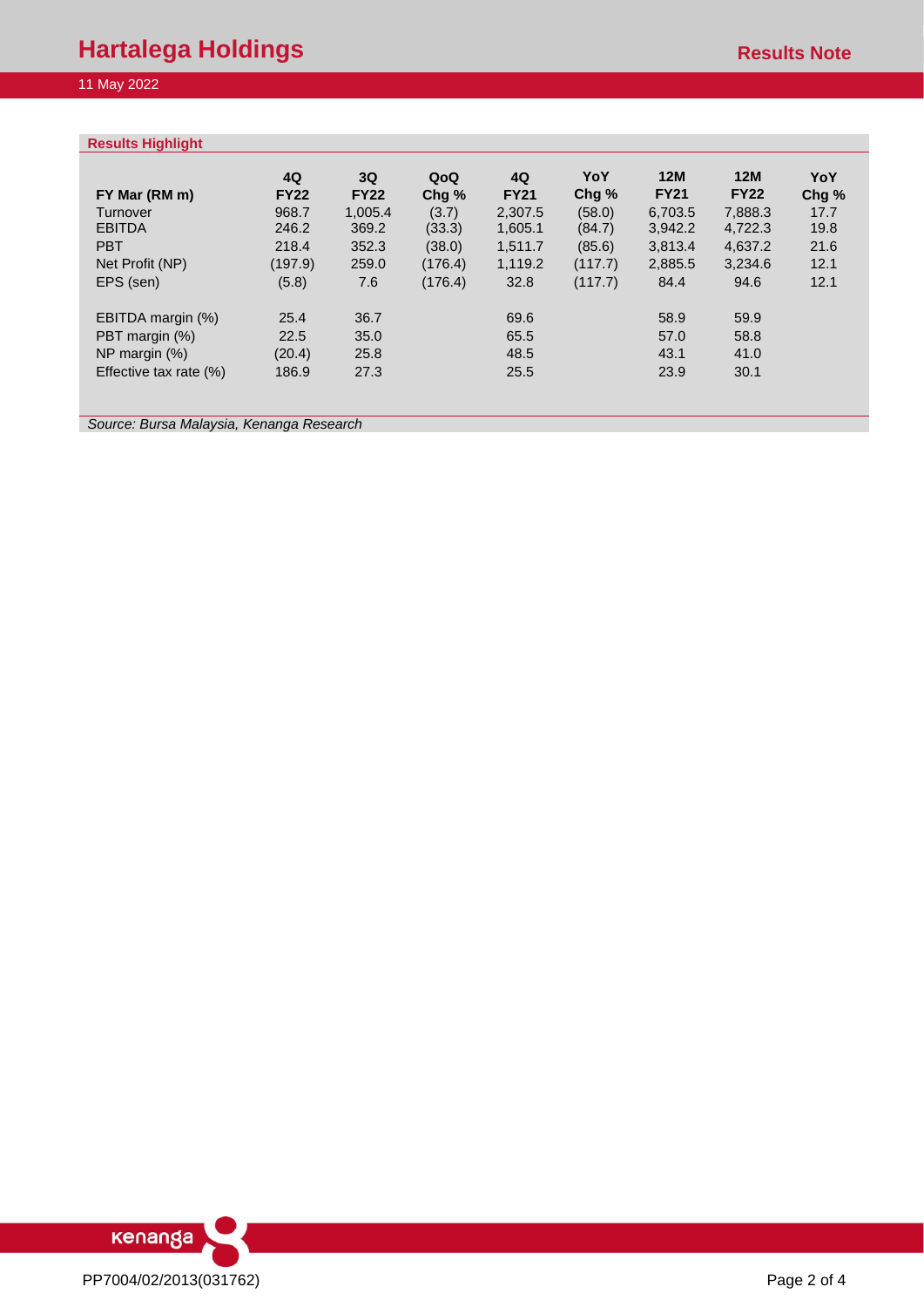| <b>Peer Comparison</b>              |                   |                      |                  |                |                                 |                  |                        |                                       |       |                         |                 |        |                  |                      |                           |                               |           |
|-------------------------------------|-------------------|----------------------|------------------|----------------|---------------------------------|------------------|------------------------|---------------------------------------|-------|-------------------------|-----------------|--------|------------------|----------------------|---------------------------|-------------------------------|-----------|
| <b>Name</b>                         | <b>Last Price</b> | <b>Market</b><br>Cap | Shariah          | <b>Current</b> | <b>Revenue</b><br><b>Growth</b> |                  |                        | <b>Core Earnings</b><br><b>Growth</b> |       | PER (x) - Core Earnings |                 | PBV(x) |                  | <b>ROE</b><br>$(\%)$ | <b>Net Div</b><br>Yld (%) | <b>Target</b><br><b>Price</b> | Rating    |
|                                     | (RM)              | (RM'm)               | <b>Compliant</b> | <b>FYE</b>     | 1-Yr.<br>Fwd.                   | $2-Yr$ .<br>Fwd. | $1-Yr$ .<br><b>Fwd</b> | $2-Yr$ .<br>Fwd.                      | Hist. | $1-Yr.$<br>Fwd.         | $2-Yr.$<br>Fwd. | Hist.  | $1-Yr$ .<br>Fwd. | 1-Yr.<br>Fwd.        | $1-Yr.$<br>Fwd.           | (RM)                          |           |
|                                     |                   |                      |                  |                |                                 |                  |                        |                                       |       |                         |                 |        |                  |                      |                           |                               |           |
| <b>RUBBER GLOVES</b>                |                   |                      |                  |                |                                 |                  |                        |                                       |       |                         |                 |        |                  |                      |                           |                               |           |
| <b>HARTALEGA HOLDINGS BHD</b>       | 4.34              | 14,832               | $\checkmark$     | 03/2022        | $-41%$                          | 0%               | $-82%$                 | 11%                                   | 4.6   | 25.2                    | 22.6            | 2.9    | 2.8              | 11%                  | 2%                        | 5.60                          | <b>OP</b> |
| KOSSAN RUBBER INDUSTRIES            | 1.87              | 4,772                |                  | 12/2022        | $-56%$                          | $-4%$            | $-90%$                 | 4%                                    | 1.6   | 16.0                    | 15.3            | 1.2    | 1.1              | 7%                   | 3%                        | 1.60                          | UP        |
| SUPERMAX CORP BHD                   | 1.05              | 2,798                |                  | 06/2022        | $-55%$                          | $-35%$           | $-79%$                 | $-72%$                                | 0.7   | 3.6                     | 12.9            | 0.6    | 0.5              | 16%                  | 10%                       | 0.900                         | UP        |
| TOP GLOVE CORP BHD                  | 1.55              | 12,411               |                  | 08/2022        | $-55%$                          | 3%               | $-93%$                 | 8%                                    | 1.6   | 24.6                    | 22.7            | 2.1    | 2.2              | 9%                   | 2%                        | 1.30                          | UP        |
| Source: Bloomberg, Kenanga Research |                   |                      |                  |                |                                 |                  |                        |                                       |       |                         |                 |        |                  |                      |                           |                               |           |

*The rest of the page is intentionally left blank*